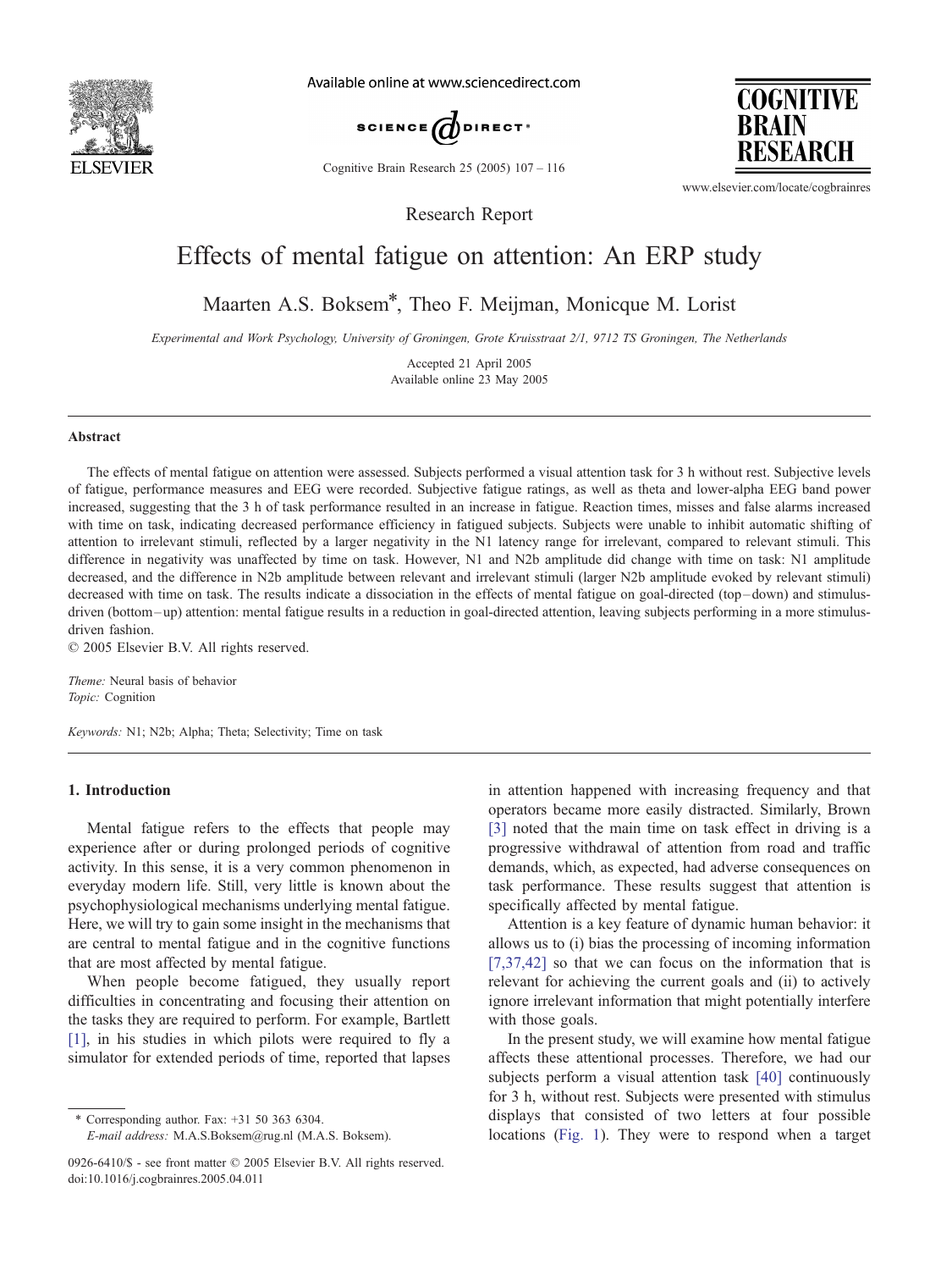<span id="page-1-0"></span>

Fig. 1. Stimulus presentation. The numbers above the frames indicate the duration of the presentation in ms. Memory-set presentation is followed by a cue indicating the relevant diagonal. Thereafter, 160 stimulus frames are presented, each during 50 ms with an interstimulus interval between 1000 and 1500 ms. After 160 stimuli (1 block), subjects are presented with either a new memory set or with a new diagonal cue. Four stimulus types are depicted here: relevant target, relevant nontarget, irrelevant target and irrelevant nontarget.

letter appeared at one of the locations that was cued as being relevant. Subjects had to focus their attention on the cued relevant positions and had to ignore stimuli presented on the irrelevant positions. In this way, we were able to detect changes in performance on a task that places high demands on the attentional system, while subjects become more and more fatigued. In addition, by using electroencephalogram (EEG) and event-related potential (ERP) measures, we were able to examine the physiological changes related to fatigue and attention.

Studies on the topic of attention have shown that ERP components reliably reflect the differential processing of attended and unattended information [\[50\].](#page-9-0) By recording ERPs to attended and unattended stimuli, direct evidence can be obtained about the level of processing attained by these stimuli. The most consistent finding is a modulation of the posterior P1 (peaking between 100 and 160 ms after stimulus presentation) and N1  $(160-210 \text{ ms})$  components by attention (e.g., [\[8,44,49\]\)](#page-8-0). When a particular location is attended, the exogenous P1 and N1 waves elicited by stimuli at that location are enlarged [\[15,33,34\],](#page-8-0) an effect that has been interpreted as a sign of attentional modulation of sensory processing in the visual pathways [\[36\].](#page-9-0) This has been viewed as a representation of a 'sensory gain' mechanism [\[17\]:](#page-8-0) as a result of biasing the information processing system, the responsivity to stimuli presented at attended locations is amplified, and further processing of these stimuli will therefore be enhanced.

A later component, starting at approximately  $200 - 250$ ms post stimulus, consisting of negativity at central electrodes, with a maximum at Cz, has been labeled the N2b component. This ERP component has been found to reflect the further processing of relevant information (i.e. stimuli that require a response) [\[25,40,48\].](#page-8-0) Selective modulation of these attention-related ERP components by the induction of mental fatigue would provide strong evidence that attentional processes are indeed affected by mental fatigue.

One of the most common findings of EEG studies is a shift from fast, low amplitude waves to slow, high amplitude waves when the level of alertness drops. More specifically, under decreased arousal levels, there is a progressive increase in low-frequency theta and alpha activity [\[23,](#page-8-0) 24,39], probably reflecting a decrease in cortical activation [\[5,26\].](#page-8-0) Therefore, the amount of alpha and theta power provides an adequate index of the level of fatigue that subjects experience. When subjects become fatigued, we would expect the level of arousal to drop, and this would be reflected by an increase in alpha and theta power.

In addition to this objective measure of fatigue, we obtained an indication of the subjective level of fatigue that the subjects were experiencing at that moment. According to Holding [\[19\]](#page-8-0) and Hockey [\[18\],](#page-8-0) aversion to further investment of effort in task performance is central to mental fatigue. Therefore, we presented subjects with a visual analog scale on which they could indicate the level of aversion they felt regarding task performance (after Borg [\[2\]\)](#page-8-0), on multiple occasions during the experiment.

In summary, we predict that mental fatigue results in an increase in subjective ratings of the level of fatigue and a shift to slow, high amplitude waves in the EEG. In addition, we predict a selective modulation of ERP components known to be related to selective attention. A deterioration of selective attention would lead to a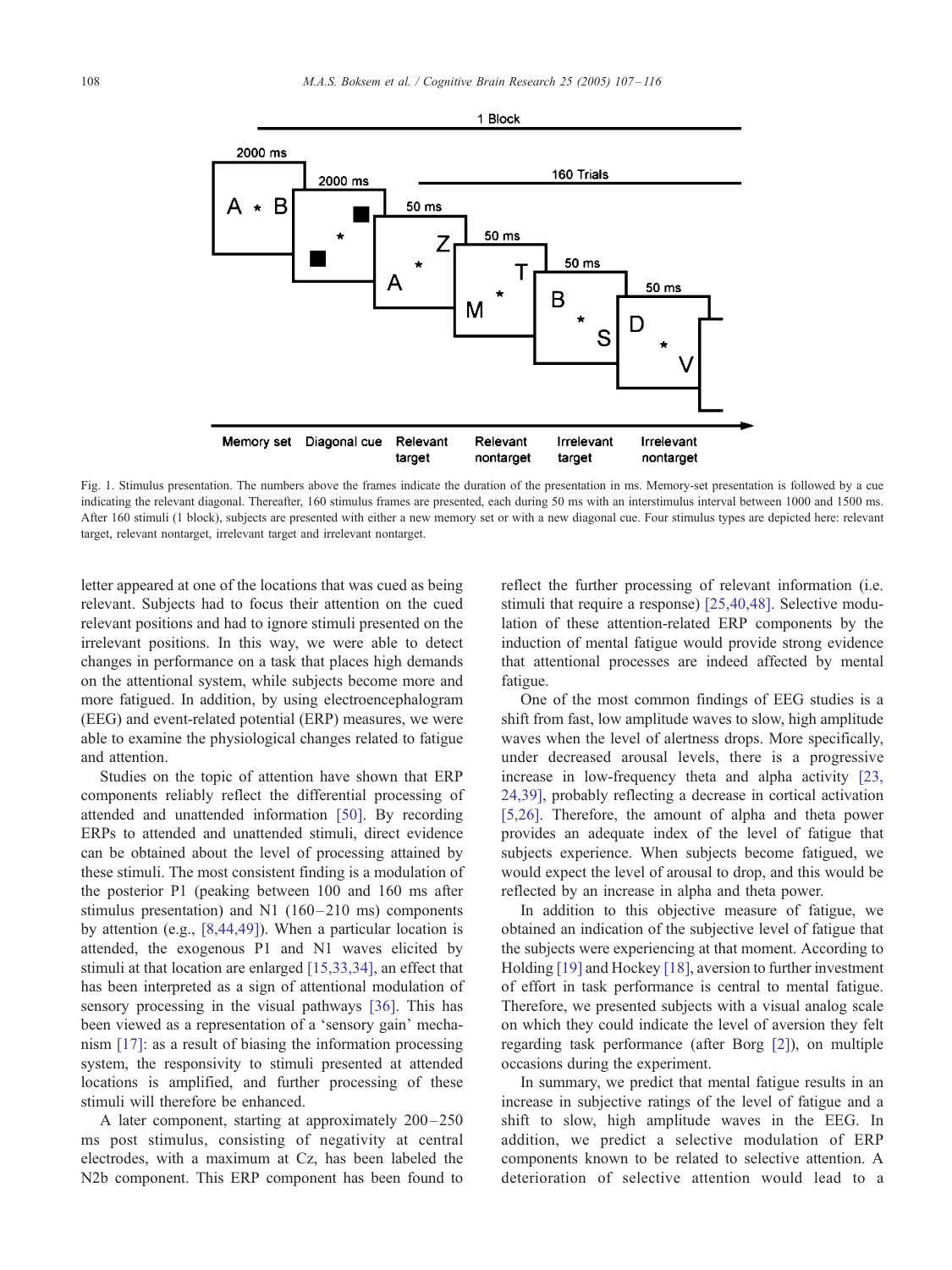decreased ability of subjects to focus their attention on taskrelevant items and an increased distractability by irrelevant information. This would result in an increase in the number of missed targets and an increase in false alarms with time on task.

# 2. Methods

# 2.1. Subjects

Seventeen healthy participants (8 males), between 18 and 26 ( $M = 22$ ) years of age, were recruited from the university population. They were paid for their participation and had normal or corrected-to-normal vision. Two participants described themselves as being left-handed. None of the subjects worked night shifts or used prescription medication.

### 2.2. Stimuli

Each experimental block began with the presentation of a fixation cross, which remained on screen throughout a block of trials, and was followed by the presentation of a memory set of two letters (2000 ms). Next, a cue frame, also presented for 2000 ms, was presented to indicate which display positions (left-up or right-up diagonal) were relevant. Thereafter, participants were randomly presented a series of 160 stimulus displays (constituting 1 block), each 50 ms in duration, as illustrated in [Fig. 1.](#page-1-0) Interstimulus intervals varied randomly between 1000 and 1500 ms. Subjects received a new memory set after every odd block and a new diagonal cue after every even block. The following restrictions applied: memory set letters for one block could not be memory set letters for the next seven blocks, and the cued diagonal could not be the same for more than four subsequent blocks.

The stimulus display contained two letters which were randomly presented on either the left-up (50%) or the rightup (50%) diagonal positions. In 25% of the trials, a memory set item appeared at a relevant diagonal position (relevant target), in 25% of the trials, a memory set item appeared at an irrelevant diagonal position (irrelevant target) and in the remaining trials the display contained no memory set items (nontargets). Stimulus letters were randomly chosen from the alphabet, excluding the letters g, i, o, q, u, x and y. The visual angle from the center of fixation to each of the elements was  $1.5^{\circ}$ . The letters were  $0.5^{\circ}$  in height.

# 2.3. Procedure

Subjects were instructed to abstain from alcohol 24 h before the experiment and from caffeine-containing substances 12 h before the experiment. The experimental session started between 12:30 and 14:00 h. After arrival at the laboratory, the subjects handed in their watches. They had no knowledge of the length of the session other than that it would not last beyond 18:00 h.

Subjects were seated in a dimly lit, sound-attenuated, electrically shielded room at 0.90 m from a 17" PC monitor. The index finger of their preferred hand rested on a touchsensitive response box. Before the start of the experiment, subjects were given written task instructions, after which they were trained for 4 blocks of 160 trials (approximately 14 min).

Following the application of the electrodes, they were presented with 50 blocks of 160 trials, lasting for 3 h in total. Every block was immediately followed by the next so no rest pauses were given. Subjects were instructed to attend to the relevant display positions as indicated by the cue frame and, in case of the occurrence of a target on one of these positions, to lift their finger from the response button as quickly as possible, maintaining a high level of accuracy.

Before the task and after every 10th block, subjects received a question about the level of resistance they felt at that moment against performing the task (the aversion scale). Subjects could respond to this question with a number between zero and ten, zero meaning no aversion, ten meaning maximum aversion.

# 2.4. Recording

The electroencephalogram (EEG) was recorded using 30 Sn electrodes attached to an electro cap (Electro-Cap International), from positions Fp1, Fp2, Af3, Af4, F7, F3, Fz, F4, F8, Fc5, Fc1, Fc2, Fc6, T7, C3, Cz, C4, T8, Cp5, Cp1, Cp2, Cp6, P7, P3, Pz, P4, P8, O1, Oz and O2. All electrodes were referenced to linked earlobes. The electrooculogram (EOG) was recorded bipolarily from the outer canthi of both eyes and above and below the left eye, using Sn electrodes. Electrode impedance was kept below 5 k $\Omega$ . EEG and EOG were amplified with a 10 s time constant and a 200 Hz low pass filter, sampled at 1000 Hz, digitally low pass filtered with a cut-off frequency of 30 Hz and online reduced to a sample frequency of 100 Hz.

### 2.5. Data analysis

To investigate the effects of time on task, the data (except for the aversion scale) were divided into four time intervals of 45 min each so that each interval consisted of 12.5 blocks. Data were subjected to SPSS ANOVA for repeated measurements, using the  $\varepsilon$ -adjustment procedure recommended by Quintana and Maxwell [\[43\].](#page-9-0)

### 2.5.1. Performance

For the different stimulus conditions in each time on task interval, mean reaction times (RTs), misses and false alarms were calculated. Reactions occurring within a  $200 - 1000$  ms interval after the presentation of an attended target were considered as hits. Incidentally, subjects reported that they sometimes forgot the letterset or the relevant diagonal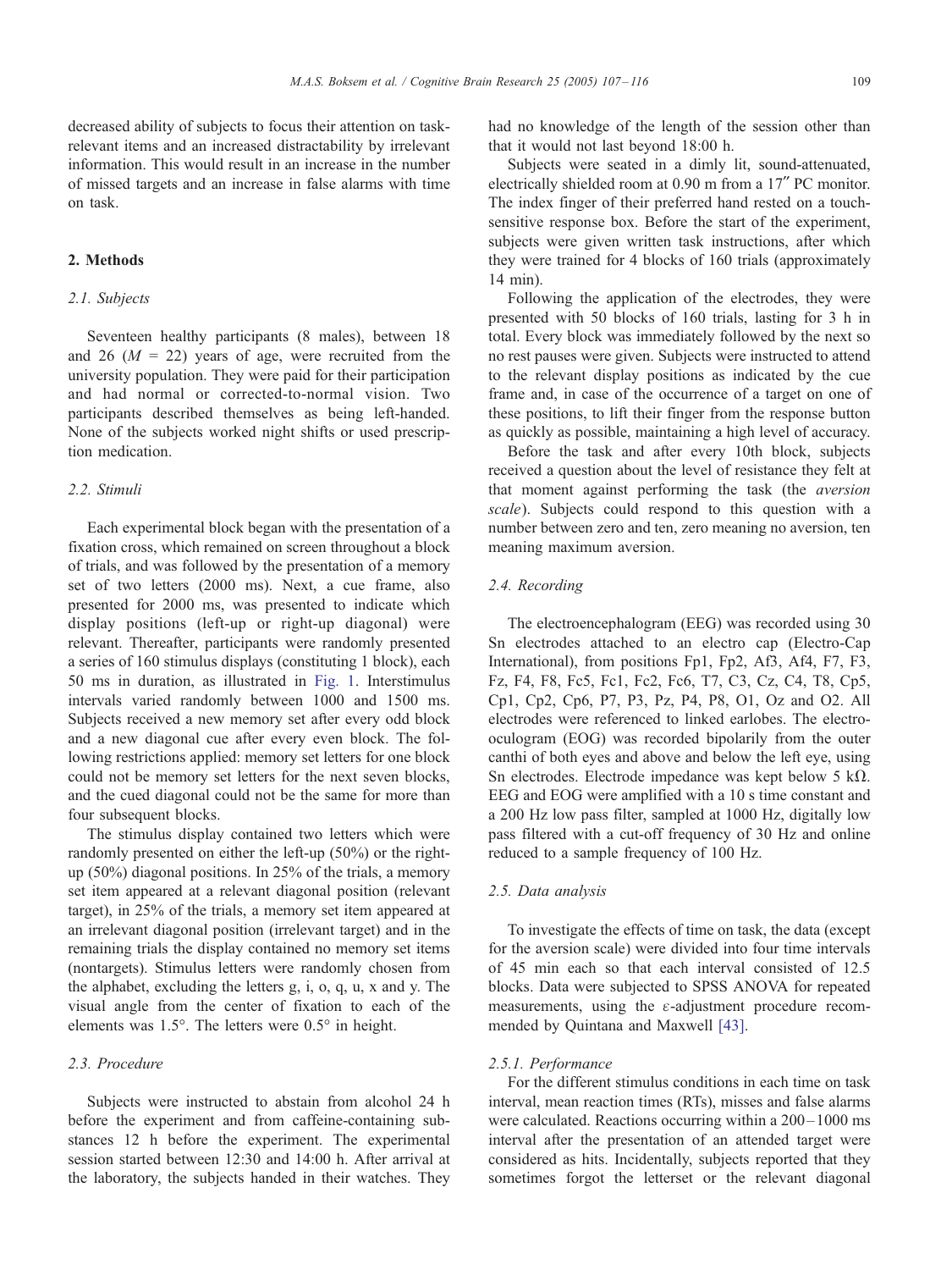positions. Therefore, blocks in which performance accuracy was less than 45% were excluded from the analysis. On average, this occurred in about 3 blocks per subject. For the performance measures, we tested the factor time on task.

### 2.5.2. ERPs

All ERP analyses were performed using the Brain Vision Analyser software (Brain Products). ERPs were averaged off-line. Out of range artefacts were rejected, and eye movement artefacts were corrected, using the Gratton and Coles method [\[12\].](#page-8-0) Trials in which subjects made performance errors were also excluded. A baseline voltage over the 100 ms interval preceding stimulus onset was subtracted from the waveforms. The ERPs were averaged over replications and calculated separately for each subject, time on task interval and stimulus category. Using the grand average waveforms, we determined the electrodes showing the largest amplitudes for each of the ERP deflections of interest (P1, N1 and N2B). The P1 was maximal on O1 and O2 and was quantified as the average amplitude in the 100 – 160 ms latency interval. N1 amplitude was maximal on P7 and P8 and was quantified as the average amplitude in the  $160 - 220$  ms latency interval. N2b amplitude was maximal on Cz and was quantified as the average amplitude in the 320 –410 ms time interval. The grand averages suggested that overall ERP amplitude on Cz appeared to change with time on task; however, as we were interested specifically in changes in the N2b latency range, we used the difference in amplitude between P2 (quantified as the average amplitude in the 200– 260 ms latency interval) and N2b for analysis. Statistical analyses were performed on the average amplitude of the different ERP components in their respective specified time windows, testing the factors time on task, relevance (relevant diagonal vs. irrelevant diagonal) and target (the presence or absence of a memory set item).

### 2.5.3. EEG spectral power analysis<sup>1</sup>

In addition to the ERP analysis, we performed a spectral analysis on the data. Every time on task interval was segmented into 50% overlapping, 5.12 s segments. After artefact detection and ocular correction as described above, the data were submitted to a fast Fourier transform, using a 100% Hanning window. After averaging, power was determined in five separate frequency bands for each subject, electrode and time on task interval. Average power

 $<sup>1</sup>$  As suggested by a reviewer, the ongoing band power is potentially</sup> confounded with evoked band power: changes in ongoing band power with time on task might also result from changes in evoked band power. Therefore, we performed an additional analysis in which the average evoked activity was subtracted from the EEG before performing the FFT [\[45\].](#page-9-0) This analyses revealed that results were minimally affected by this subtraction, indicating that the contribution of evoked activity band power to ongoing band power is negligible. For reasons of clarity, the results without evoked activity subtraction are presented here.

in these frequency bands was log-transformed (ln) for normalization [\[11\].](#page-8-0) We tested for effects in the delta frequency band  $(0.5-3.5 \text{ Hz})$ , theta frequency band  $(3.5-$ 7.5 Hz), the lower-alpha band  $(7.5-10$  Hz), the upper alpha band  $(10-12.5 \text{ Hz})$  and the beta band  $(12.5-30 \text{ Hz})$ on frontal electrodes (F3, Fz, F4), central electrodes (C3, Cz, C4), parietal electrodes (P3, Pz, P4) and occipital electrodes (O1, Oz, O2). Average EEG band power was analyzed for effects of laterality (left, midline and right), region (frontal, central, parietal and occipital) and of course time on task.

# 3. Results

### 3.1. Aversion scale

With time on task, subjects developed more aversion against continuation of task performance. Scores increased from 1.0  $(SD = 0.9)$  at the beginning of the experiment to 8.6 (SD = 2.3) at the end, i.e., from hardly any to very strong aversion to continue task performance  $(F(5,80)$  = 40.97,  $P < 0.001$ ).

# 3.2. Performance

The average RTs, percentage of misses and false alarms are shown in Table 1. Subjects on average slowed down and missed more targets with increasing time on task  $(F(3,48) =$ 6.97,  $P \le 0.001$  and  $F(3,48) = 7.65$ ,  $P \le 0.005$ , respectively). In addition, the number of false alarms increased with time on task  $(F(3,48) = 2.97, P \le 0.05)$ . Most false alarms were made when nontargets are presented on the relevant diagonal; almost no false alarms were made when nontargets are presented on the irrelevant diagonal. When targets were presented on the irrelevant diagonal, the number of false alarms lies somewhere in between the other two conditions  $(F(2,32) = 34.39, P \le 0.001)$ . This difference in false alarms between conditions was not modulated by time on task  $(F(6,96) = 0.41, n.s.).$ 

# 3.3. EEG analysis

### 3.3.1. Delta power

Delta power was greatest on midline electrode positions on Cz and Pz (Region-by-Laterality,  $F(6,96) = 19,80$ ,  $P \leq$ 

| Table 1 |                                       |
|---------|---------------------------------------|
|         | Effect of time on task on performance |

|                      | Interval 1 | Interval 2 | Interval 3 | Interval 4 |
|----------------------|------------|------------|------------|------------|
| $RT$ (ms)            | 539 (12.0) | 550 (11.2) | 557 (11.5) | 567 (10.3) |
| Misses $(\% )$       | 11.5(1.6)  | 13.8(1.4)  | 16.1(2.1)  | 19.7(2.8)  |
| False alarms $(\% )$ | 1.5(0.1)   | 1.7(0.2)   | 2.0(0.2)   | 2.1(0.3)   |

Shown are reaction times (RT), misses, false alarms and their standard errors for the four time on task intervals.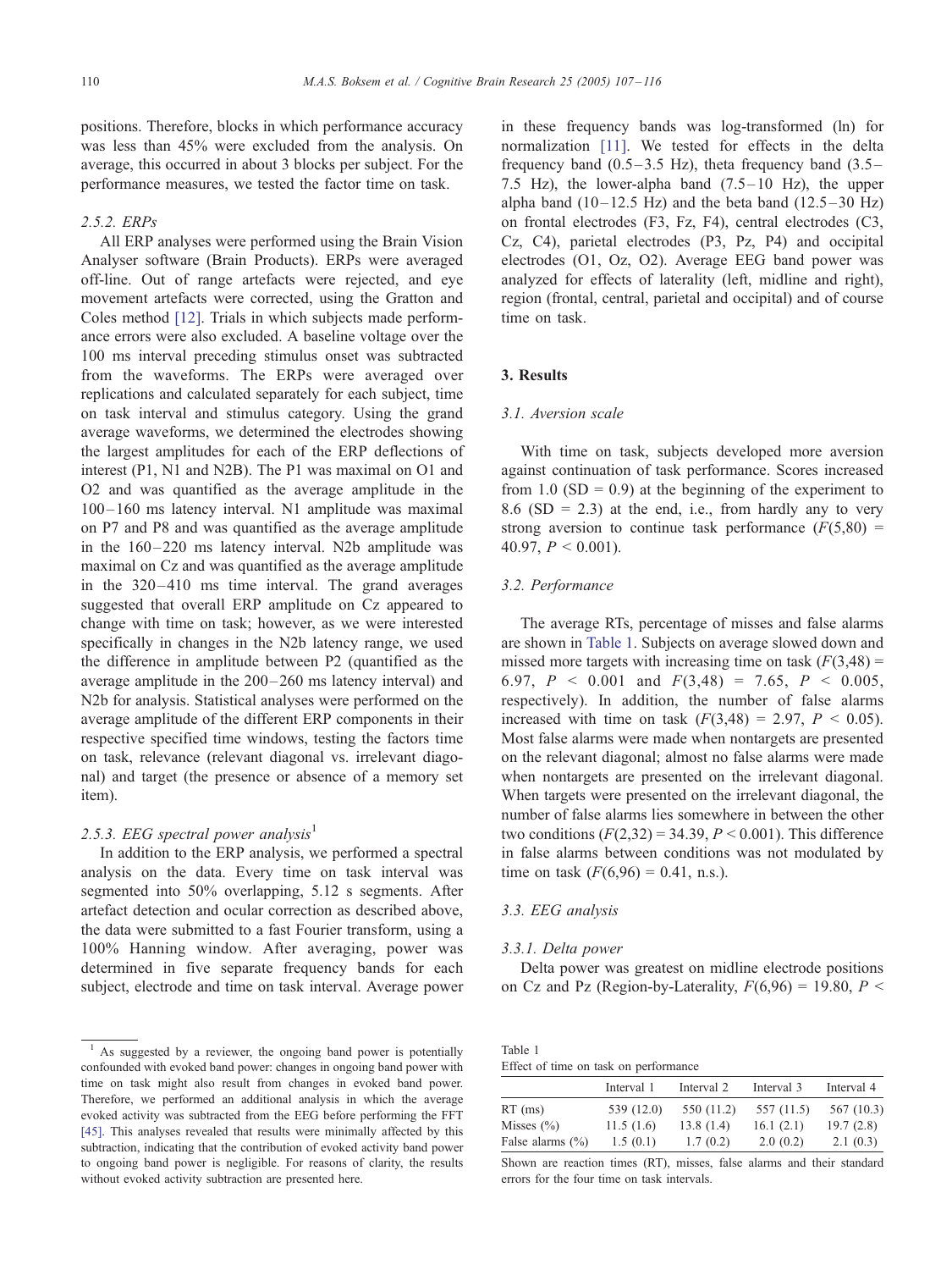0.001). No change in delta power was found with time on task  $(F(3,48) = 2.39, n.s.).$ 

### 3.3.2. Theta power

Theta power was greatest on frontal midline electrodes (Fz and Cz; Region-by-Laterality,  $F(6,96) = 36.23$ ,  $P \leq$ 0.001). Theta power increased with time on task  $(F(3,48) =$ 9.81,  $P < 0.001$ ; Fig. 2). This increase in theta power, however, was the same for all electrode positions.

# 3.3.3. Lower-alpha power

Lower-alpha power was greatest on Pz (Region-by-Laterality,  $F(6,96) = 13.61$ ,  $P < 0.001$ ). Lower-alpha power increased with time on task  $(F(3, 48) = 35.66, P < 0.001;$ Fig. 2), especially on electrodes on parietal sites (Time on task-by-Region,  $F(9,144) = 6.43$ ,  $P < 0.005$ ). Interestingly, the increase in power in this frequency band was positively correlated with the increase in scores on the aversion scale  $(r = 0.44, P \le 0.05)$ .

### 3.3.4. Upper-alpha power

Upper-alpha power was largest over occipital sites (Region,  $F(3,48) = 27.34$ ,  $P < 0.001$ ). No effects of laterality could be observed. Power in this frequency band

also appeared to increase with time on task, but this failed to reach significance  $(F(3, 48) = 3.28, P = 0.07)$ .

### 3.3.5. Beta power

Beta power was greatest on lateral frontal sites (F3 and F4; Region-by-Laterality,  $F(6,96) = 8.73$ ,  $P < 0.001$ ). Beta power also increased with time on task  $(F(3, 48) = 6.65, P \le$ 0.005), although the difference was rather small (17% increase). This increase was not different on different electrode positions.

# 3.4. ERPs

### 3.4.1. P1

There was no statistical difference in P1 amplitude between electrodes O1 and O2 so amplitude effects in the P1 latency range  $(100 - 160 \text{ ms})$  will be reported collapsed over these electrodes. In accordance with findings reported in the literature, averaged ERP waveforms showed a larger positive deflection for stimuli presented on the relevant positions, compared to stimuli presented on irrelevant display locations  $(F(1,16) = 29.65, P < 0.001;$  [Fig. 3\)](#page-5-0). P1 amplitude was similar for targets and nontargets. No change in P1 amplitude with time on task could be observed.



Fig. 2. Effect of time on task on EEG power on frontal (F3, Fz, F4), parietal (P3, Pz, P4) and occipital (O1, Oz, O2) sites in the first (strong line) and last (thin line) time on task interval.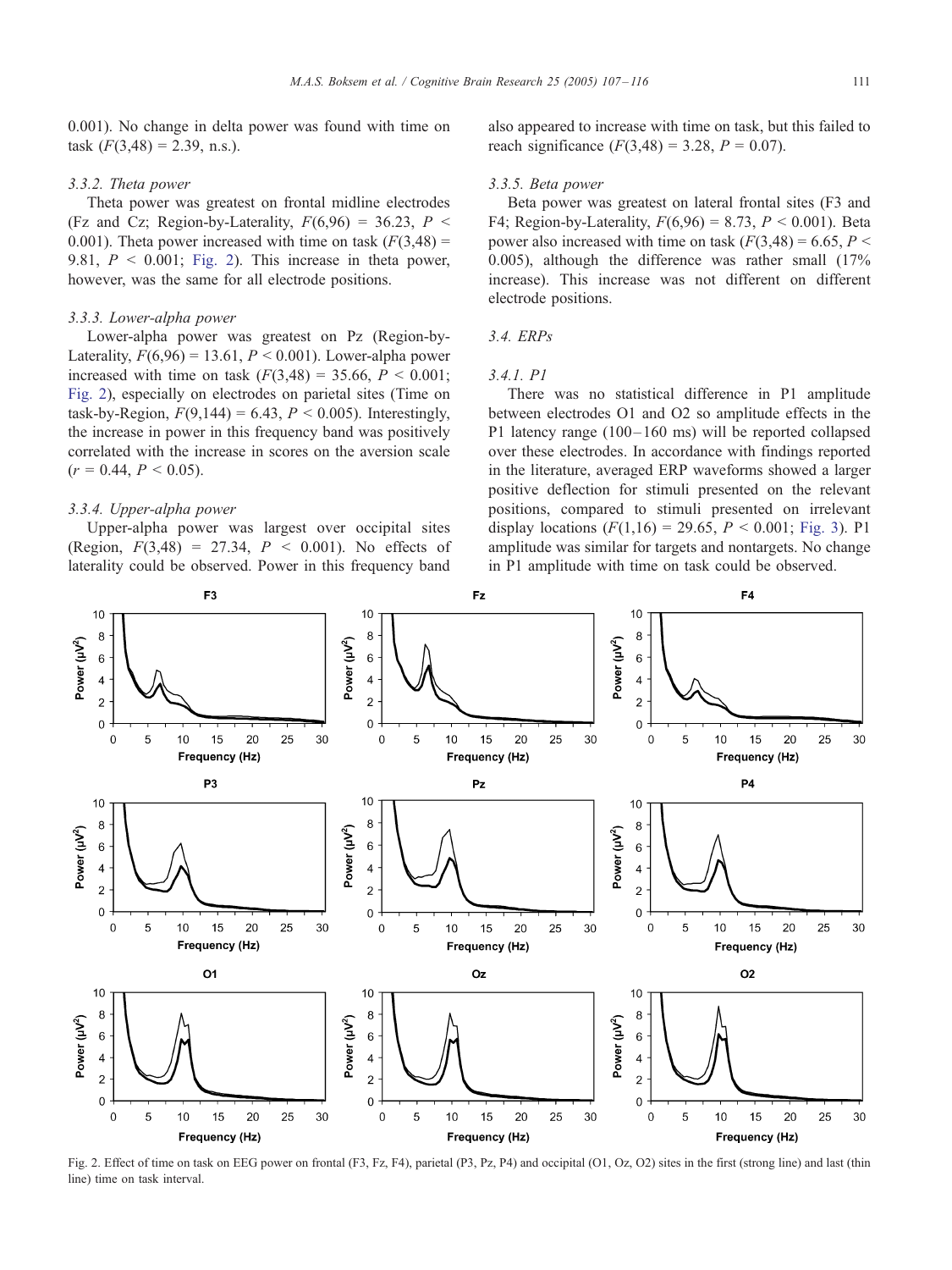<span id="page-5-0"></span>

Fig. 3. ERP waveforms on parietal (P7, P8) and occipital (O1, O2) sites for stimuli presented at relevant (strong lines) and irrelevant locations (thin lines) in time on task interval 1 (solid lines) and interval 4 (dashed lines).

## 3.4.2. N1

Again, there was no statistical difference in amplitudes measured on P7 and P8 so effects will be reported collapsed over electrodes. Contrary to previous findings [\[15,33,34\],](#page-8-0) stimuli displayed on the irrelevant diagonal showed a larger amplitude in the N1 latency range  $(160-220 \text{ ms})$  compared to stimuli presented on relevant diagonal positions  $(F(1,16) =$ 23.88,  $P < 0.001$ ; Fig. 3). This difference was not affected by time on task. In general, however, N1 amplitude decreased with time on task  $(F(3,48) = 21.69, P \le 0.001;$ Fig. 3) independent of stimulus type.

### 3.4.3. N2b

The N2b amplitude (350–410 ms) increased with time on task  $(F(3,48) = 8.21, P \le 0.005)$ . This change was found to be dependent on whether a relevant or an irrelevant diagonal was presented (Time on task-by-Relevance,  $F(3,48) = 7.15, P < 0.01$ ). As shown in [Fig. 4,](#page-6-0) in interval 1, the N2b amplitude for stimuli presented on the relevant diagonal is much more pronounced than the amplitude for stimuli presented on irrelevant display locations. This difference, however, disappeared with time on task as the N2b amplitude for stimuli presented on the irrelevant diagonal increases to the level of the N2b amplitude for stimuli presented on the relevant diagonal. The effects of diagonal were independent of whether a target or a nontarget was presented on these positions.

# 4. Discussion

Mental fatigue is a very common phenomenon that can have major consequences for everyday task performance. Fatigued people often experience difficulties in concentration and appear more easily distractible. This seems to indicate a problem in the focusing of attention. In the present experiment, we examined the effects of mental fatigue on attention, using a visual attention task. To induce fatigue, subjects performed this task continuously for 3 h without rest.

Subjects reported increased aversion to continue task performance with time on task. According to Holding [\[19\]](#page-8-0) and Hockey [\[18\],](#page-8-0) aversion to invest further effort into task performance is the most reliable characterization of mental fatigue. In this view, the observed increase in subjective levels of aversion against continued performance indeed indicates that subjects became more fatigued during task performance. Additional support for this was gained from the observed increase in alpha, theta and beta power during 3 h of task performance. An increase in alpha and theta band power has been found to be related to a decrease in arousal [\[23,26,39,41,46\].](#page-8-0) In addition, Klimesh [\[23\]](#page-8-0) argued that an increase in lower-alpha power is related to increased efforts (and probably difficulties) of subjects to maintain an alert state. Furthermore, it has been proposed that an increase in beta power results from increased efforts to stay alert [\[24\],](#page-8-0) possibly reflecting a mounting tension in cranio-facial muscles. Only the observed increase in lower-alpha power in the present experiment was shown to be significantly correlated with the increase in subjectively reported levels of fatigue. Together, this suggests that, in the present experiment, subjects developed increasing difficulties in staying alert and sustain attention so that they could continue to perform the task at an acceptable level. Moreover, the observed increase in scores on the aversion scale and the increase in lower-alpha, theta and beta power suggest that we were able to induce mental fatigue by using time on task.

This increase in fatigue was associated with a clear decrement in performance. Reaction times and the number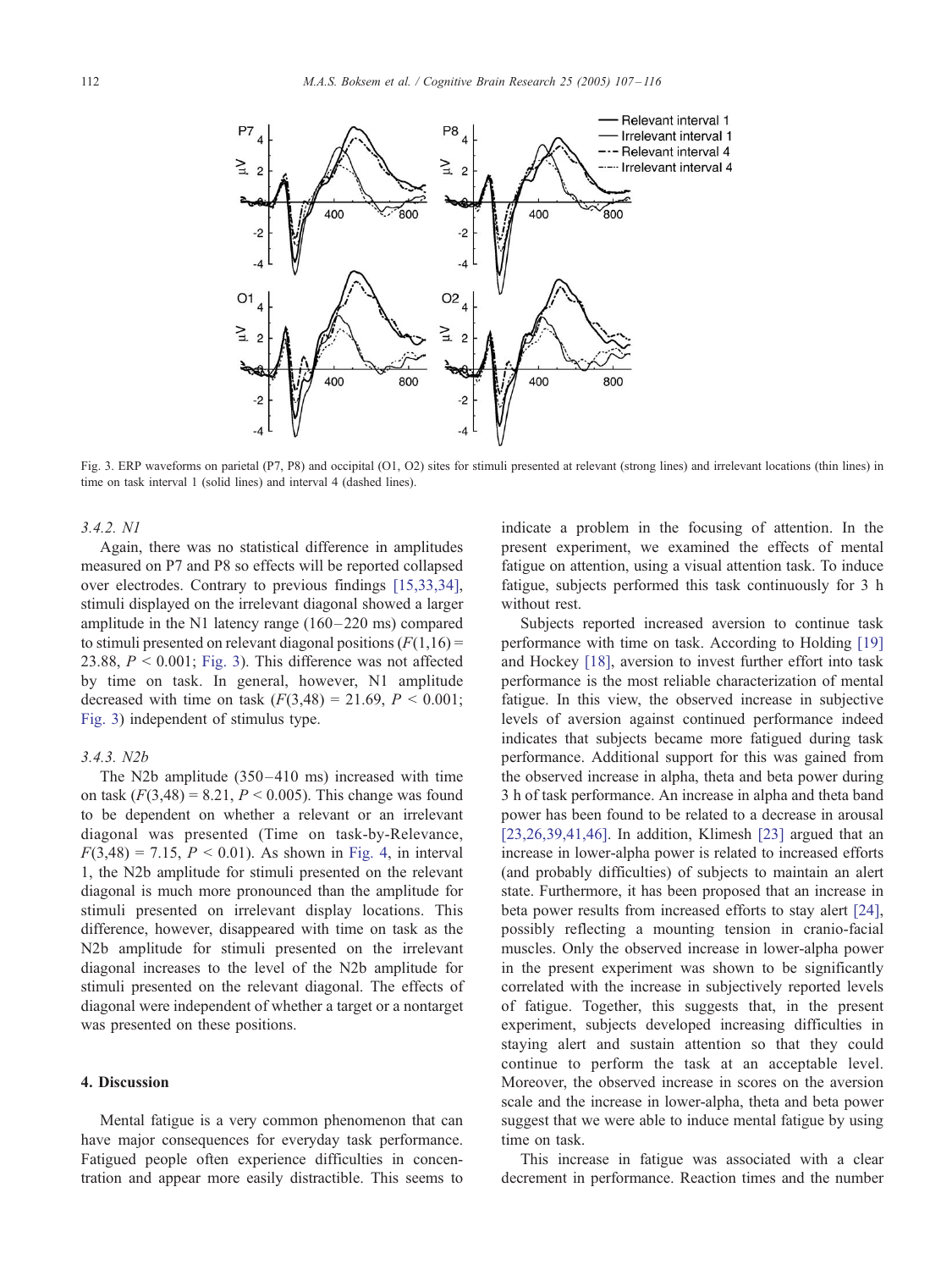<span id="page-6-0"></span>

Fig. 4. (a) Top: Effect of time on task on N2b amplitude. Shown are ERPs for stimuli presented at relevant and irrelevant locations in interval 1 and interval 4 on Cz. Bottom: Difference waves (relevant-irrelevant) for interval 1 and interval 4 on Cz. (b) Topography of the effect of time on task on the difference in N2b amplitude between relevant and irrelevant stimuli.

of false alarms and missed targets increased significantly during 3 h of task performance. The fact that the number of false alarms increased suggests that the rather dramatic increase in missed targets was not due to a simple reduction in the number of responses: the number of responses to nontargets even increased. This suggests that the observed deterioration of performance is not caused by task disengagement but may result from increasing difficulties for subjects to correctly identify targets. To examine whether the changes in performance resulted from changes in efficiency of attentional mechanisms, we now turn to the ERP data.

Selective attention mechanisms regulate which information has most impact on behavior by enhancing sensory processing of relevant information and suppressing irrelevant information [\[21,37\].](#page-8-0) Selectivity prevents us from reacting reflexively to stimuli in the environment and enables flexibility of behavior [\[50\].](#page-9-0)

In the present study, we found selective attention effects on the early visual ERP components (P1 and N1). These effects, however, were quite different for both components: P1 amplitude was larger for stimuli presented at relevant locations compared to irrelevant locations, while the exact opposite was true for N1 amplitude. Moreover, N1 amplitude decreased with time on task, while P1 amplitude did not. These differential effects on P1 and N1 indicate that these early attention-related components cannot reflect a single concept like sensory gain. The dissociation between P1 and N1 effects observed in the present study is not a novel finding: several experiments have shown that the P1 attention effect may be observed in the absence of the N1 attention effect and vice versa [\[14,31,35\].](#page-8-0) While the P1 may reflect the rather exogenous facilitation of early sensory processing within the focus of attention, the N1 may reflect additional top-down modulation of this early sensory processing.

Here, stimuli presented on the relevant diagonal elicited a larger P1 amplitude, compared to stimuli presented on the irrelevant diagonal. This seems consistent with the gain control function that is thought to be reflected by this component [\[8,9,16\];](#page-8-0) the P1 may represent a facilitation of early sensory processing of items presented at locations where attention is focused [\[31\].](#page-8-0) Subjects were attending to the relevant diagonal, and processing of stimuli displayed on the other diagonal did not receive as much amplification as did the processing of relevant stimuli. This attentional process was not affected by time on task.

Compared to the P1, the attentional mechanism that is reflected by the N1 component is less clear. As already mentioned, several authors have proposed that these components reflect distinctly different kinds of attentional processes [\[10,14,29,31,32\].](#page-8-0) In addition, it has been argued that more than one attentional process is active in the N1 latency range [\[13,30,32,47\].](#page-8-0) First, the N1 attention effect (i.e. larger N1 amplitude for attended stimuli) appears to reflect an enhanced processing of attended stimuli, probably involving a discriminative process that is applied to a restricted area of visual space [\[47\].](#page-9-0) We will refer to this as the 'N1 discrimination effect'. Second, an enhanced negativity occurs in the N1 latency range when subjects switch their attention from one location to another [\[13,14,](#page-8-0)]  $31,51$ ]. We will refer to this as the 'N1 reorienting effect'.

The amplitude in the N1 latency range changed with time on task, independent of stimulus category (i.e. relevant or irrelevant). This reduction in N1 amplitude might reflect a reduced amplification of the responsivity to both relevant and irrelevant stimuli, resulting in a reduction in the operation of the discriminative process that is reflected by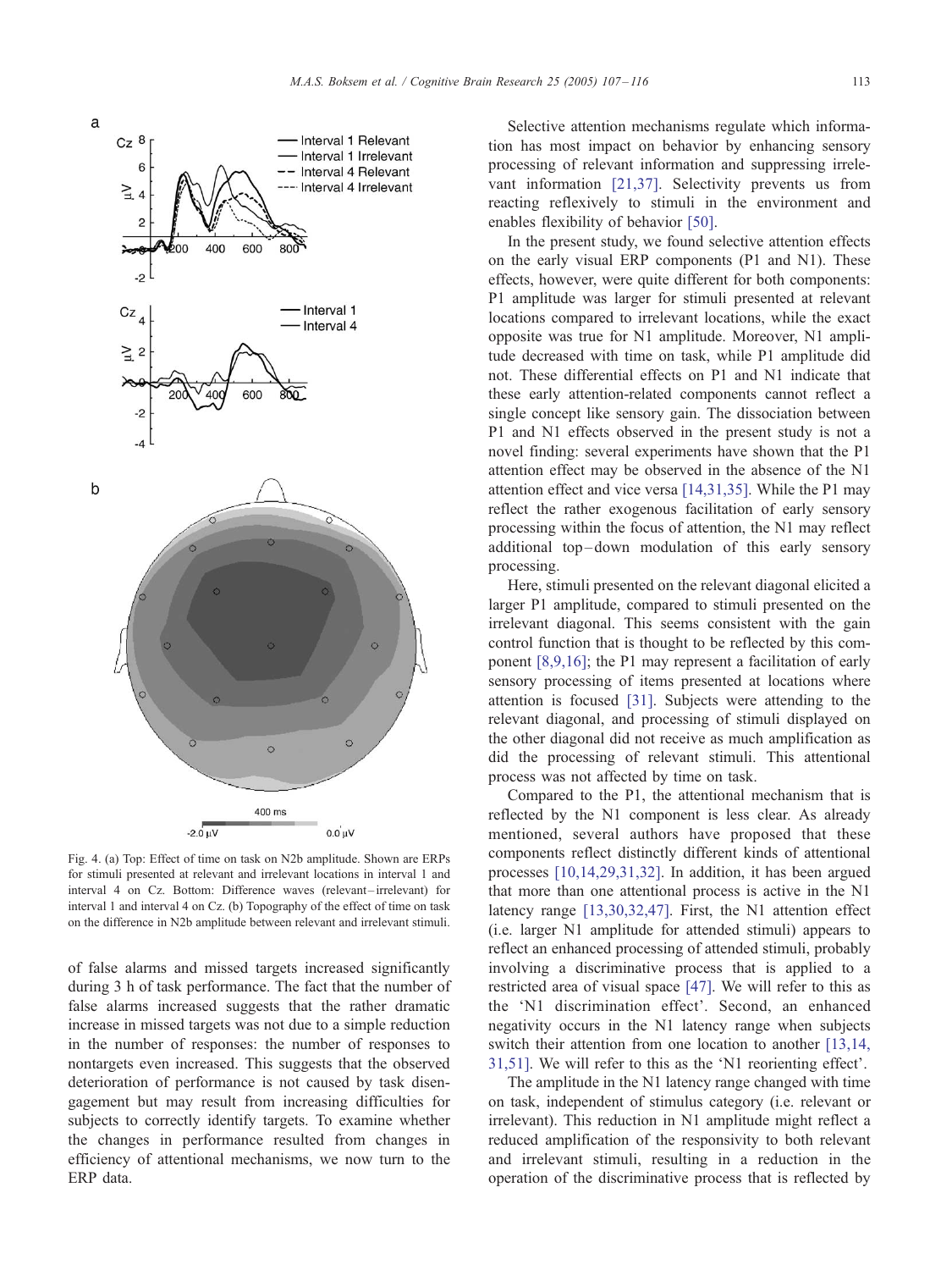the N1 component (i.e. N1 discrimination effect). Thus, fatigued subjects appear to be less able to discriminate targets from nontargets, accounting for the observed increase in the number of missed targets and false alarms.

Comparable to the results reported by Heinze et al. [\[14\]](#page-8-0) and Luck et al. [\[31\],](#page-8-0) we observed a larger N1 amplitude for stimuli presented at irrelevant locations, compared to stimuli presented at relevant locations. According to these authors, the obtained N1 enhancement resulted from a reorienting of attention: when a stimulus occurred at unattended locations, an automatic orientation to that location was invoked, and this orientation was accompanied by a negative shift in the N1 latency range (see also [\[51\];](#page-9-0) but see [\[13\]\)](#page-8-0). It appears that our subjects, even though they were instructed to attend to the relevant diagonal, were unable to suppress the tendency to orient their attention to the irrelevant diagonal, resulting in a more negative deflection in the N1 latency range, the N1 reorienting effect. Importantly, this N1 reorienting effect did not change with time on task, suggesting that the automatic reorienting of attention was not altered when our subjects became fatigued.

While the early effects of attention (i.e. P1 and N1) reflect that the formation of stimulus representations is modified, the N2b reflects the further processing within the focus of attention of the stimulus after an earlier identification process has determined that the stimulus is relevant [\[25,40,44,48\].](#page-8-0) The N2b ERP component showed an increase in negativity with time on task. This increase was shown to be restricted to stimuli presented on the irrelevant diagonal. In the first interval of the present experiment, subjects selected only stimuli that were presented on the relevant diagonal for further processing, reflected by the much more pronounced negativity in the N2b latency range for stimuli on relevant locations; subjects processed stimuli that were cued as being relevant to a higher level, compared to irrelevant stimuli. This selectivity, however, disappeared with time on task: the N2b amplitude elicited by stimuli presented on the irrelevant diagonal increased with time on task until it was of comparable magnitude as the amplitude for stimuli presented on the relevant diagonal. It appears that subjects no longer distinguished between relevant and irrelevant display positions, instead selecting stimuli presented at all locations for further processing.

It is noteworthy that already in the first interval subjects oriented their attention to the irrelevant diagonal, as indicated by the N1 reorienting effect which was present in all intervals. However, in the first interval, subjects were able to prevent the further processing of these irrelevant stimuli, as indicated by the smaller N2b amplitude for these stimuli in the first interval, compared to relevant stimuli. In the remaining intervals, they were unable to inhibit this further processing: the N2b difference between relevant and irrelevant stimuli disappeared.

These results provide us with an interesting dissociation in the way the different attention-related ERP components are affected by mental fatigue. Many authors (e.g., [\[20\]\)](#page-8-0) have argued that attention can be under active voluntary control of subjects but can also be driven externally and automatically. Corbetta and Shulman [\[6\]](#page-8-0) proposed that two separate subsystems of attention can be distinguished. One is involved in applying goal-directed selection of relevant stimuli. The other system is specialized in the (stimulusdriven) detection of salient stimuli.

The present results indicate that these subsystems of attention are differentially affected by mental fatigue. The finding that the N2b amplitude for stimuli presented on the irrelevant diagonal positions increased with time on task to the level of stimuli presented on relevant positions suggests that subjects no longer apply the goal-directed selection of relevant stimuli when they become fatigued. Instead of selecting only relevant stimuli, they also selected irrelevant stimuli for further processing when they became more fatigued; they seem to become more easily distractible. Moreover, the N1 discrimination effect decreased with time on task. This implies that subjects had increasing difficulties in applying the top –down modulation of early sensory processing that is required for extracting relevant information from the focus of attention. Together, these data strongly suggest that goal-directed attention is negatively affected by mental fatigue. In contrast, the automatic shifting of attention when stimuli were presented on irrelevant locations, reflected by the N1 reorienting effect, was unaffected by time on task. This indicates that the more automatic or stimulus-driven processes are relatively unaffected by mental fatigue. This is corroborated further by the observation that the more exogenous P1 component remained unaffected by time on task.

Interestingly, previous studies in which caffeine (a mild stimulant acting on the central nervous system) was administered show results exactly opposite to the present data. Lorist and colleagues [\[28\]](#page-8-0) reported enlargement of the N2b component in response to relevant stimuli and a smaller N2b component elicited by irrelevant stimuli, illustrating a more effective selection mechanism due to caffeine, which is indeed exactly opposite to what we found in fatigued subjects. Moreover, a robust finding observed in a number of studies concerns the reduction of power in the theta and lower-alpha band after caffeine treatment [\[4,22,38\].](#page-8-0) As several studies have shown that caffeine counteracts the effects of fatigue [\[27\],](#page-8-0) these results argue in favor of interpretation of the present data in terms of mental fatigue, instead of more general stressors.

In summary, the effects of mental fatigue on behavior seem to a large extent to be caused by an inability of fatigued subjects to allocate their attention efficiently. However, a distinction must be made between the effects of mental fatigue on goal-directed and stimulus-driven attention. Goaldirected attention is shown to be negatively affected by mental fatigue, while stimulus-driven attention was largely unaffected. These results account for both the increased distractibility as well as the decrease in flexibility that is characteristic of fatigued people. When behavior becomes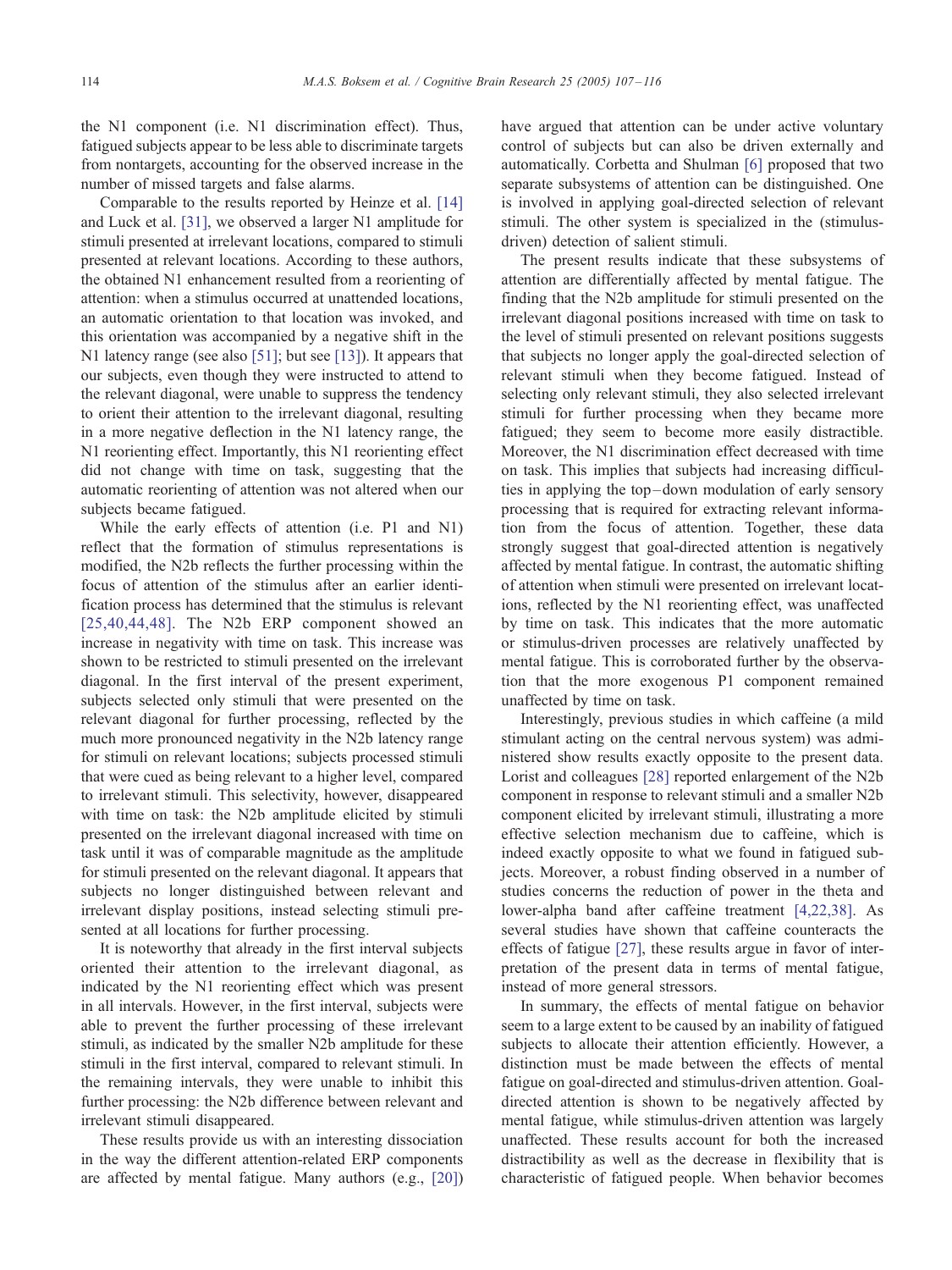<span id="page-8-0"></span>increasingly stimulus-driven, salient stimuli in the environment will have a greater influence on behavior. At the same time, goal-directed control over behavior will decrease, causing behavior to be guided more by automatic stimulus response couplings, resulting in a reduced behavioral flexibility.

This has some clear implications for everyday task performance. For example, driving a car for most people is a highly automatized behavior. When people are fatigued when driving, this results in a decrease in attention for the road and the other traffic. This would not result in major performance decrements if one can rely on automated behavioral patterns. However, when an unexpected and potentially dangerous situation arises, fatigued people lack the flexibility that is needed to handle the new and unexpected situation in an adequate way, which may result in the high number of traffic accidents that are due to driver fatigue.

#### Acknowledgments

This study was conducted as part of The Netherlands concerted research action ''Fatigue at Work'', supported by The Netherlands Organisation for Scientific Research (NWO).

The authors would like to thank Jan Smit, Joop Clots and Ingmar Gutberlet for technical support.

# References

- [1] F.C. Bartlett, Fatigue following highly skilled work, Proc. R. Soc. B131 (1943) 247 – 257.
- [2] G. Borg, Subjective aspects of physical and mental load, Ergonomics 21 (3) (1978) 215 – 220.
- [3] I.D. Brown, Driver fatigue, Hum. Factors 36 (1994) 298-314.
- [4] M. Bruce, N. Scott, M. Lader, V. Marks, The psychopharmacological and electrophysiological effects of single doses of caffeine in healthy human subjects, Br. J. Clin. Pharmacol. 22 (1986) 81-87.
- [5] I.A. Cook, R. O'Hara, S.H.J. Uijtdehaage, M. Mandelkern, A.F. Leuchter, Assessing the accuracy of topographic EEG mapping for determining local brain function, Electroencephalogr. Clin. Neurophysiol. 107 (1998) 408 – 414.
- [6] M. Corbetta, G.L. Shulman, Control of goal-directed and stimulusdriven attention in the brain, Nat. Rev., Neurosci. 3 (2002) 201-215.
- [7] B.A. Dosher, Z.L. Lu, Mechanisms of perceptual attention in precueing of location, Vision Res. 40 (2000) 1269 – 1292.
- [8] R.G. Eason, Visual evoked potential correlates of early neural filtering during selective attention, Bull. Psychon. Soc. 18 (1981)  $203 - 206$ .
- [9] R.G. Eason, M. Oakley, L. Flowers, Central neural influences on the human retina during selective attention, Physiol. Psychol. 11 (1983)  $18 - 28$
- [10] M. Eimer, Spatial cueing, sensory gating and selective response preparation: an ERP study on visuo-spatial orienting, Electroencephalogr. Clin. Neurophysiol. 88 (1993) 408 – 420.
- [11] T. Gasser, P. Bacher, J. Mocks, Transformations towards the normal distribution of broad band spectral parameters of the EEG, Electroencephalogr. Clin. Neurophysiol. 53 (1982) 119-124.
- [12] G. Gratton, M.G.H. Coles, E. Donchin, A new method for off-line

removal of ocular artefacts, Electroencephalogr. Clin. Neurophysiol. 55 (1983) 468 – 484.

- [13] H.J. Heinze, G.R. Mangun, Electrophysiological signs of sustained and transient attention to spatial locations, Neuropsychologia 33 (1995) 889 – 908.
- [14] H.J. Heinze, S.J. Luck, G.R. Mangun, S.A. Hillyard, Visual eventrelated potentials index focussed attention within bilateral stimulus arrays: I. Evidence for early selection, Electroencephalogr. Clin. Neurophysiol. 75 (1990) 511-527.
- [15] S.A. Hillyard, T.F. Münte, Selective attention to colour and location: an analysis with event-related brain potentials, Percept. Psychophys. 36 (1984) 185 – 198.
- [16] S.A. Hillyard, T.F. Münte, H.J. Neville, Visual-spatial attention, orienting and brain physiology, in: M.I. Posner, O.S.M. Marin (Eds.), Atten. Perform., vol. XI, Erlbaum, Hillsdale, NJ, 1985, pp. 63-84.
- [17] S.A. Hillyard, G.R. Mangun, S.J. Luck, H.J. Heinze, Electrophysiology of visual attention, in: E.R. John, T. Harmony, L.S. Pricheb, M. Valdez, P. Valdez (Eds.), Machinery of Mind, Birkhauser, Boston, MA, 1990.
- [18] G.R.J. Hockey, Compensatory control in the regulation of human performance under stress and high workload: a cognitive energetical framework, Biol. Psychol. 45 (1997) 73 – 93.
- [19] D. Holding, Fatigue, in: R. Hockey (Ed.), Stress and Fatigue in Human Performance, John Wiley and Sons, Durnham, 1983, pp. 145–164.
- [20] J. Jonides, Towards a model of the mind's eye's movement, Can. J. Psychol. 34 (1980) 103-112.
- [21] S. Kastner, M.A. Pinsk, P. De Weerd, R. Desimone, L.G. Ungerleider, Increased activity in human visual cortex during directed attention in the absence of visual stimulation, Neuron  $22$  (1999)  $751-761$ .
- [22] J.L. Kenemans, M.M. Lorist, Caffeine and selective visual processing, Pharmacol. Biochem. Behav. 52 (3) (1995) 461 – 471.
- [23] W. Klimesh, EEG alpha and theta oscillations reflect cognitive and memory performance: a review and analysis, Brain Res. Brain Res. Rev. 29 (1999) 169 – 195.
- [24] C. Lafrance, M. Dumont, Diurnal variations in the waking EEG: comparison with sleep latencies and subjective alertness, J. Sleep Res. 9 (2000) 243 – 248.
- [25] J.J. Lange, A.A. Wijers, L.J. Mulder, G. Mulder, Color selection and location selection in ERPs: differences, similarities and 'neural specificity'. Biol. Psychol. 48 (2) (1998) 153 – 182.
- [26] H. Laufs, A. Kleinschmidt, A. Beyerle, E. Eger, A. Salek-Haddadi, C. Preibisch, K. Krakow, EEG-correlated fMRI of human alpha activity, NeuroImage 19 (2003) 1463 – 1476.
- [27] M.M. Lorist, M. Tops, Caffeine, fatigue, and cognition, Brain Cogn. 53 (1) (2003) 82 – 94.
- [28] M.M. Lorist, J. Snel, A. Kok, G. Mulder, Influence of caffeine on selective attention in well-rested and fatigued subjects, Psychophysiology 31 (1994) 525 – 534.
- [29] S.J. Luck, Multiple mechanisms of visual-spatial attention: recent evidence from human electrophysiology, Behav. Brain Res. 71 (1995)  $113 - 123$ .
- [30] S.J. Luck, S.A. Hillyard, The role of attention in feature detection and conjunction discrimination: an electrophysiological analysis, Int. J. Neurosci. 80 (1995) 281-297.
- [31] S.J. Luck, H.J. Heinze, G.R. Mangun, S.A. Hillyard, Visual eventrelated potentials index focussed attention within bilateral stimulus arrays: II. Functional dissociation of P1 and N1 components, Electroencephalogr. Clin. Neurophysiol. 75 (1990) 528 – 542.
- [32] G.R. Mangun, Neural mechanisms of visual selective attention, Psychophysiology 32 (1995) 4 – 18.
- [33] G.R. Mangun, S.A. Hillyard, Spatial gradients of visual attention: behavioral and electrophysiological evidence, Electroencephalogr. Clin. Neurophysiol. 70 (1988) 417 – 428.
- [34] G.R. Mangun, S.A. Hillyard, Allocation of visual attention to spatial locations: trade-off functions for event-related brain potentials and detection performance, Percept. Psychophys. 47 (1990) 532-550.
- [35] G.R. Mangun, S.A. Hillyard, Modulations of sensory-evoked brain